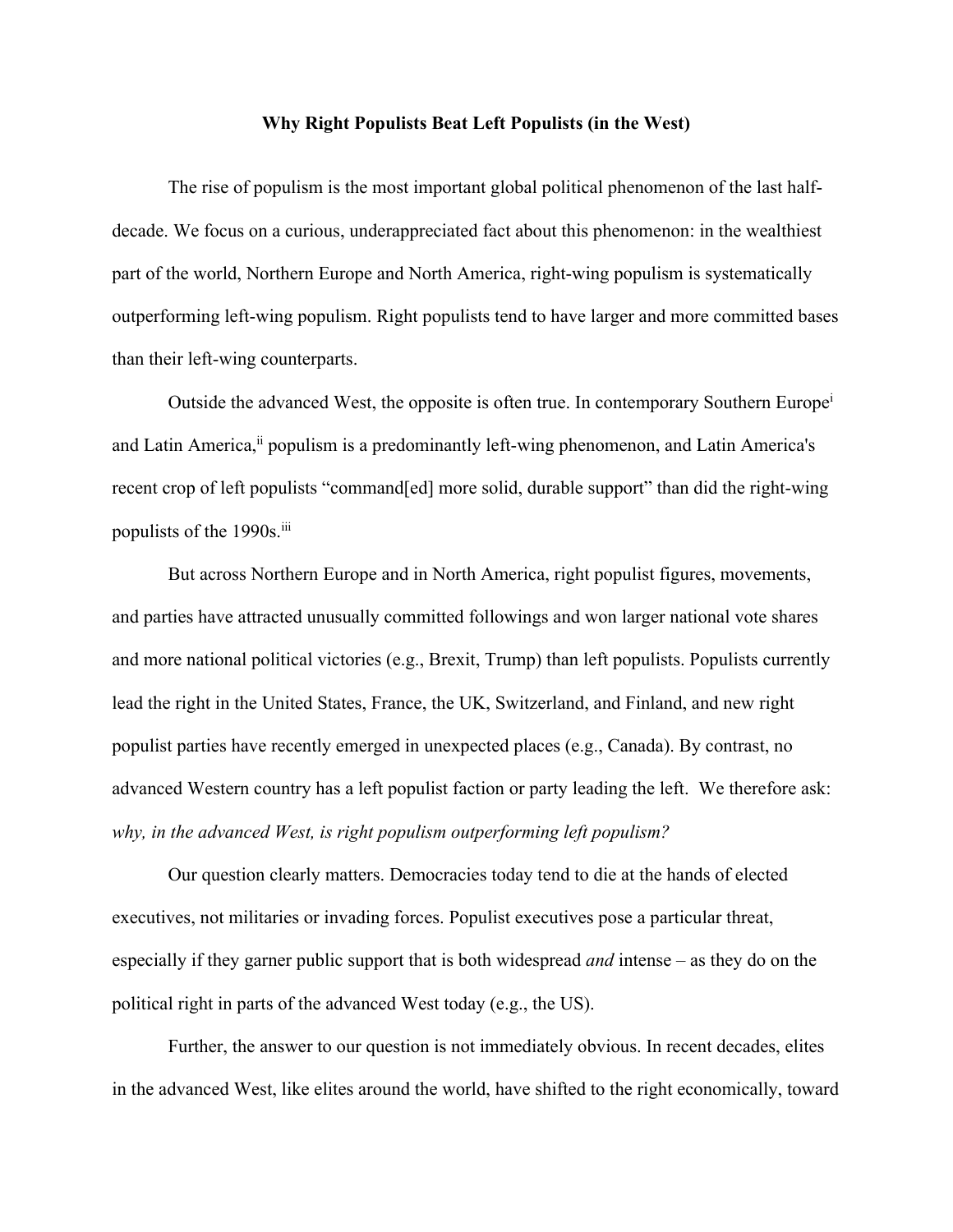free market capitalism or "neoliberalism."iv This neoliberal turn may help to explain the predominance of left-wing populism in places like contemporary Latin American and Southern Europe. One might have expected neoliberalism to trigger a disproportionate left populist response in Northern Europe and North America, too. But it has not. Despite this, few scholars have addressed, or even formulated, our question.

In this essay, we argue that right populists in the advanced West have key demand-side and supply-side advantages over left populists. On the demand side, electoral support for left populism is limited because of the West's relative prosperity and welfare largesse, while support for right populism is high due to demographic change and advancing social progressivism. Also, right populist voters reject both left-wing social trends (i.e., social progressivism, demographic change) *and* right-wing economic trends (i.e., free market capitalism or "neoliberalism"). This makes them a uniquely alienated, committed constituency, and it gives their populist representatives supply-side advantages. Right populists, following their base, attack both social progressivism *and* neoliberalism, enabling them to stand out from their mainstream counterparts in internecine contests, and to attract voters outside traditional right constituencies.

The essay is organized as follows. We begin by defining populism and very briefly identifying some of its key antecedent conditions. Then we present the demand and supply sides of our argument, fleshing out the thesis and using survey evidence and concrete examples to illustrate it at work. We conclude by discussing implications for democracy.

#### **Populism and its Antecedent Conditions**

We define populism as a style, not an ideology. $v$  Populists are politicians who centrally pit the "people" against the "elite" or "establishment," identify with the former, and attack the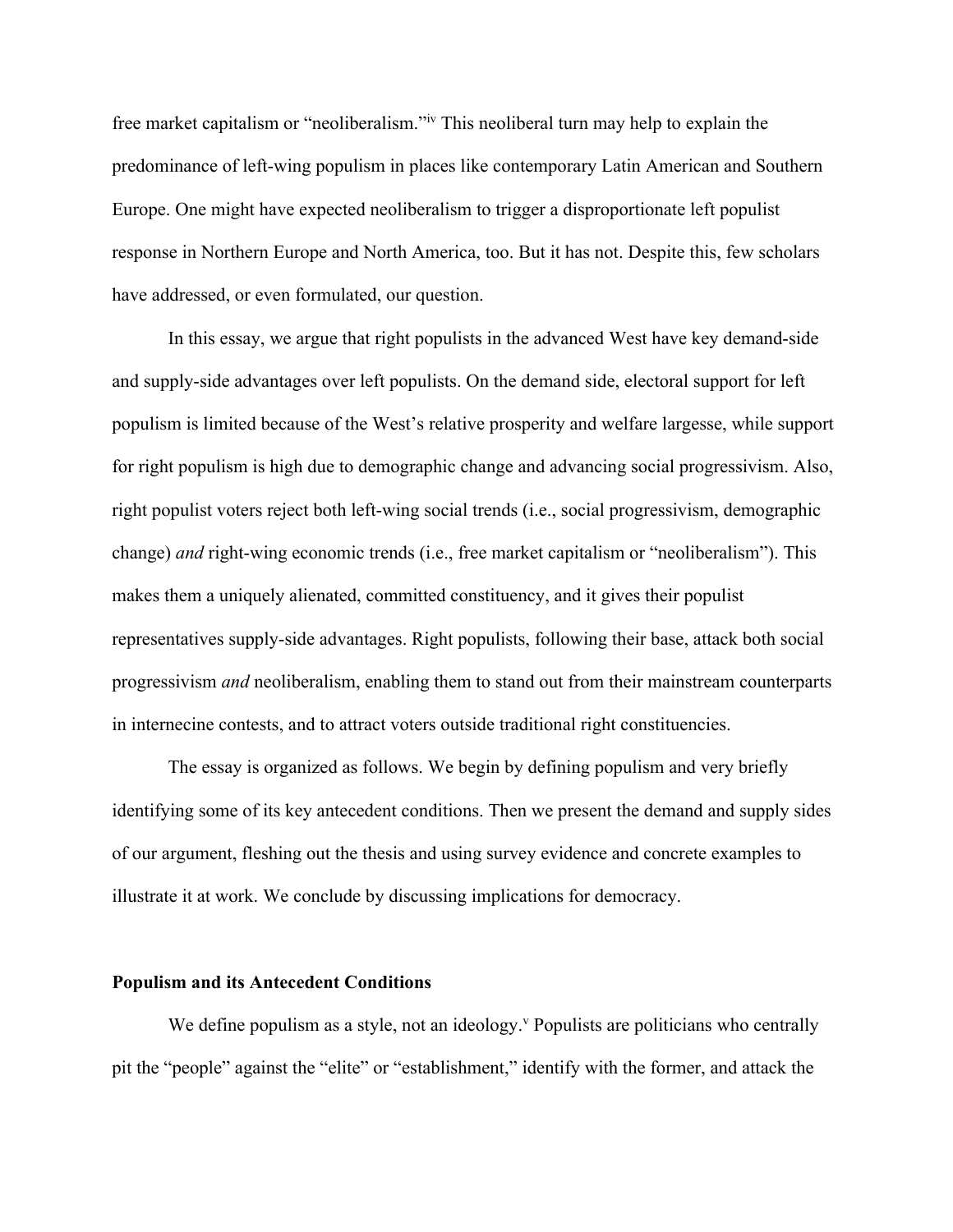latter. The term is value-neutral, and we do not use it to refer to short-sighted economic policies or right-wing extremism. One can deploy populism in the service of almost any ideology or program, left or right, moderate or extreme.<sup>vi</sup> Hugo Chavez and Donald Trump differ radically in ideological terms, but both are quintessential populists. Similarly, populist parties in Europe run the gamut from hardline nationalists in Hungary and Greece to eclectic supporters of direct democracy in Italy.<sup>vii</sup>

Numerous factors facilitate populism's rise. Inequality, economic crisis, corruption, and deficient public services contribute to anti-elite sentiment. Electronic and social media allow populist entrepreneurs to bypass party organizations and directly appeal to voters (e.g., via television, Twitter). But the key explanatory factor, on which we will focus, is the "depoliticization" of divisive policy issues.<sup>viii</sup> Depoliticization occurs when elites are so united around a given issue that discussing that issue falls outside the bound of regular political debate. When elites depoliticize divisive issues, segments of the public, predictably, may come to feel unrepresented by, and thus antagonistic toward, them.

Why, then, are right populists beating left populists in the advanced West?

## **The Demand Side**

We argue, first, that there is more electoral *demand* for right populism than for left populism in the advanced West. In short, this is because (1) demand for left populism is relatively low, and (2) demand for right populism is relatively (a) high and (b) intense. Let us flesh out each claim.

# *Low Demand for Left Populism*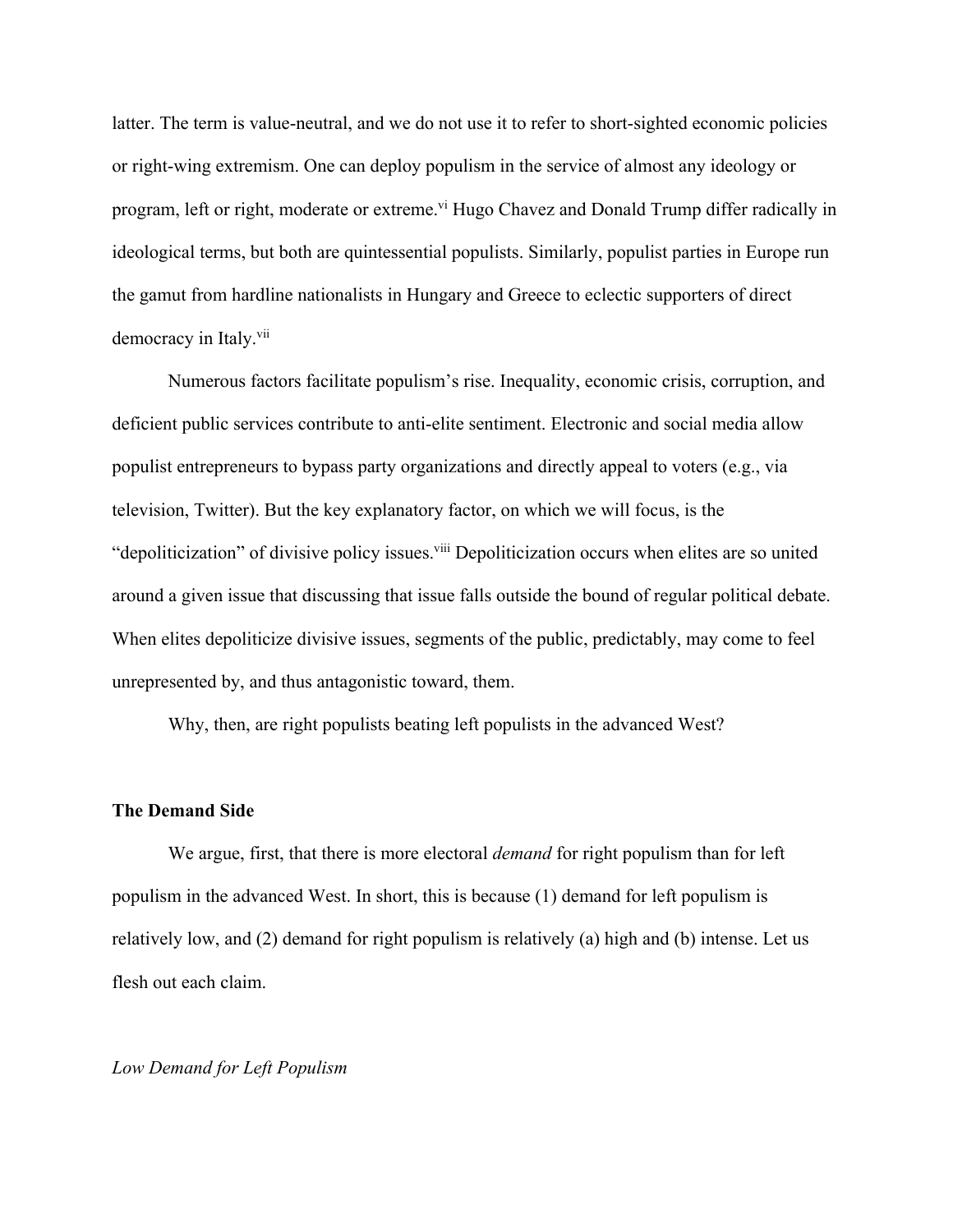Over the last generation or two, a Western elite consensus has emerged in support of free market capitalism, or neoliberalism. Stated in the above terms, neoliberalism has become an area of depoliticized elite consensus. By "free market capitalism" and "neoliberalism," we mean economic policies such as free trade, market liberalization, deregulation, and limited taxation and social spending.

Parties and figures on the political right (e.g., Reagan, Thatcher) led the neoliberal turn, and established left-wing forces accepted and helped to consolidate it. Before the turn, left parties were social democratic and heavily redistributionist, with strong bases of public support among workers and trade unions. Today's left-wing parties are less heavily redistributionist and more widely embrace free market policies than their predecessors. Increasingly, they rely on highly educated voters rather than workers for electoral support. In the US and Britain, for example, the Democratic and Labour Parties moderated their redistributive and trade policies in the 1990s. In France, the Socialist government of Francois Hollande substantially liberalized the national labor code through the "El Khomri" law.<sup>ix</sup> All three have come to rely more heavily on college-educated voters and less heavily on working-class voters.

Left populist voters are economically driven. Their primary subjective political grievances are the neoliberal turn, economic hardship, and perceived economic injustice. They believe that they no longer have a "dog in the fight" – i.e., that there is no longer an established political force that opposes neoliberalism and advocates for the working class. Left populists enter this vacuum, placing central programmatic emphasis on rejecting or reversing free market capitalism. They focus on economic pain and unfairness; lament the decline of labor unions and the middle class; highlight the perceived insufficiencies of redistributive systems and social safety nets; and criticize established left forces for capitulating to neoliberalism.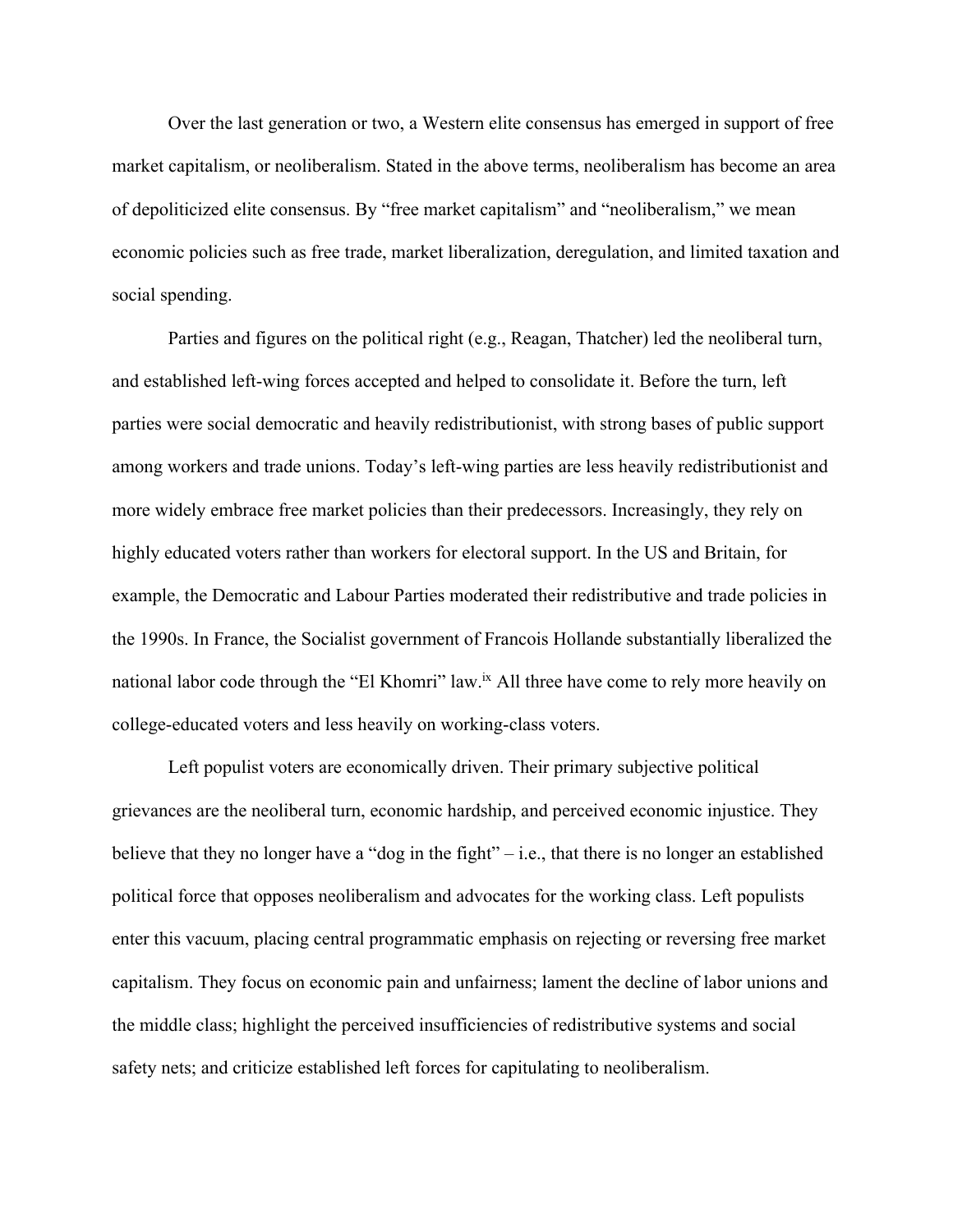We argue, though, that in the advanced West, voter demand for left populist politicians and parties is comparatively limited. Why? In short, poverty, inequality, economic rent-seeking, and corruption are (almost by definition) less extreme in the developed world than in the developing world. As a result, voters in the advanced West suffer less absolute and relative deprivation, and regard their economies as less unfair, than do voters in developing countries. More voters in the advanced West belong to the middle class, or to what Seymour Lipset might have called the "relatively well-to-do working class." It follows, we posit, that they place more emphasis on the promotion and protection of their core values and culture, and less emphasis on advancing their absolute or relative economic position, than voters in developing countries.

They are also less susceptible to class-based appeals and economic tribalism. After all, where the gap between rich and poor (economic and otherwise) is smaller, and where the middle class and "relatively well-to-do" working class are larger, fewer voters are liable to define themselves as lower-class, or to identify themselves in opposition to the rich or economic elite. Even in countries like the US, where inequality has become an important political issue, a large majority of citizens self-identify as middle-class and express hopes of becoming wealthy. In such contexts, there is limited demand for left populist rhetoric emphasizing class solidarity and an economy "rigged" by elites. When such demand does arise, it is often in response to cyclical – and hence temporary – downturns like the Great Recession.

Advanced Western countries also have larger welfare states and have used these welfare states to materially compensate the less well-off. In Northern Europe and North America, if a citizen loses her job, she can receive unemployment insurance and public health care. If he falls below the poverty line, he may qualify for supplemental cash transfers. The EU provides economic support to its poorest subnational regions. Over the past three decades – the very time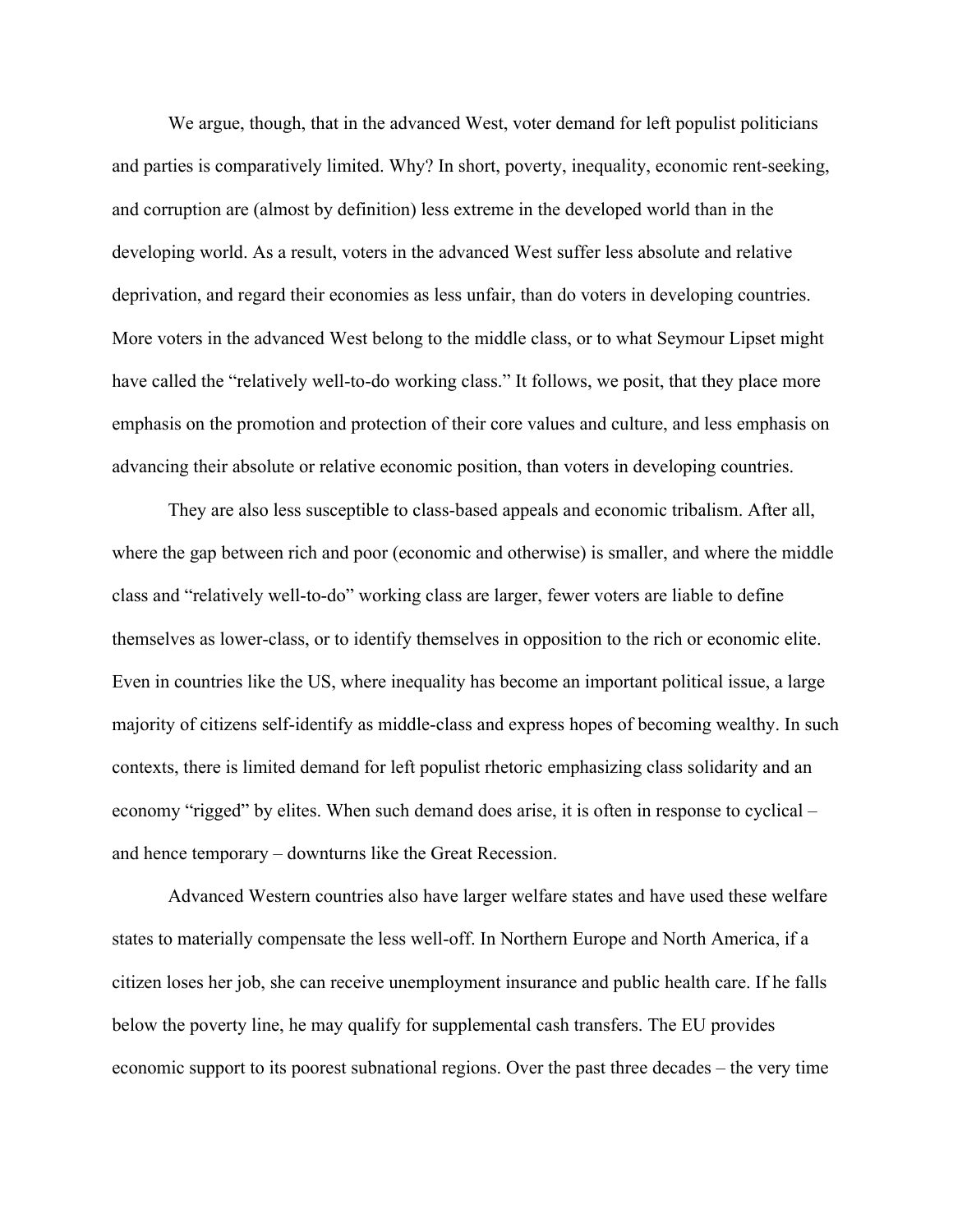period in which free market policies have proliferated – mean per capita social spending has increased across Northern Europe and North America. Some programs, such as the American "Trade Adjustment Assistance" fund, explicitly compensate those dislocated by free market policies.

This set of arguments, of course, should not be overstated. In the advanced West, problems of poverty, inequality, and economic rent seeking and corruption exist, and welfare states do not solve all the problems of the less well-off. Of particular note are inequality rates, which have risen considerably over the last generation or two. Moreover, economic elites have to some extent converted their growing economic dominance into political dominance, $x$  further tilting the economic playing field in their own favor (e.g., in the realm of tax policy). Often, they have not followed through on Pareto-optimal promises to compensate the losers of globalization.<sup>xi</sup> Citizens of advanced Western countries who are stagnating or only marginally improving in material terms perceive themselves (correctly) as falling behind in a relative sense. Add to this the growing number of individuals who, because they cannot find stable, high-quality jobs, suffer a loss of dignity, status, and self-worth.

We do not wish to ignore or downplay any of these issues. Indeed, these problems help to explain why left populists have achieved considerable success in some advanced Western countries. In the United States, for example, where poverty and inequality rates are high by the standards of the developed world, left populist Bernie Sanders seriously contended for the Democratic Party's presidential nomination in 2016 and 2020. His campaign heavily focused on the US's high rates of inequality, its "rigged" economic system, and the depredations of the "one percent." Our argument is simply that economic suffering and grievances are less extreme, and welfare states more generous, in developed countries than in developing ones. Thus, electoral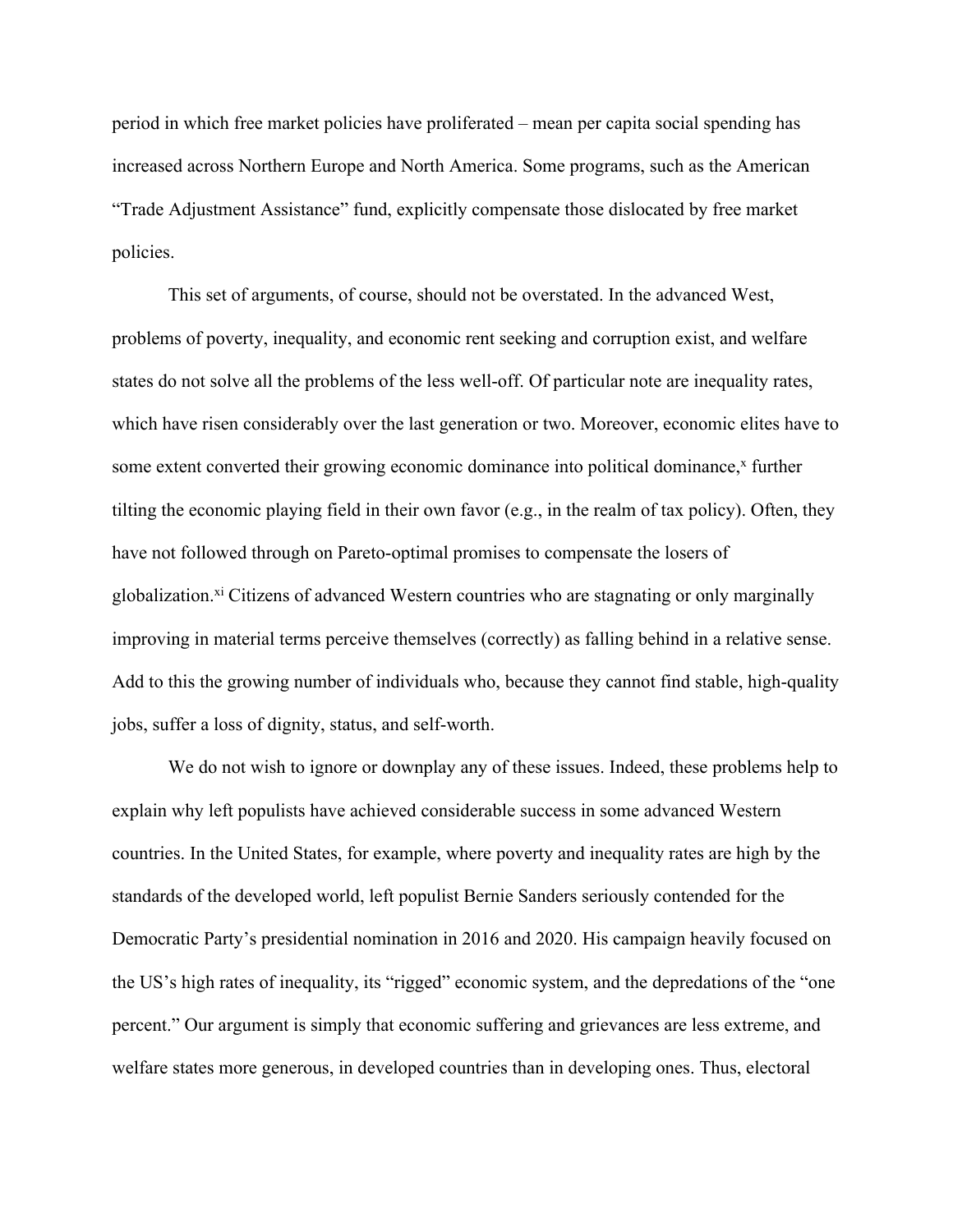demand for left populism is comparatively limited. In sum, then, *Northern Europe and North America have larger welfare states and lower levels of poverty, inequality, and corruption than most developing countries. This has lowered the costs of the neoliberal turn in the advanced West, limiting electoral demand for left populist critiques of free market capitalism* (**Demand-Side Argument 1**).

# *High and Intense Demand for Right Populism*

What about electoral demand for right populism? Here, the story is different. Neoliberalism is not the only area of depoliticized elite consensus in the advanced West. Social progressivism, we argue, is a second (and highly consequential) one. By social progressivism, we mean skepticism of traditional values, religious beliefs, and "retro norms"; xii openness to multiculturalism and immigration; and greater attention to the rights claims of marginalized groups such as women and racial and sexual minorities.

Precisely because advanced countries have achieved high levels of economic development, their cultures have shifted – some would say that they have "modernized." For decades, large numbers of citizens have taken material security for granted. They have become less religious, developed "progressive" values, and often made post-materialist issues (i.e., individual autonomy and self-expression) their top political priorities. These societal changes have led to significant policy shifts. Over the last generation or two, most Western polities have loosened restrictions on abortion and drug use and legalized same-sex marriage. They have also significantly loosened immigration restrictions, which is critical because advanced Western countries, given their relatively stability and prosperity, have received masses of immigrants and asylum seekers in recent decades and years, unlike most developing countries.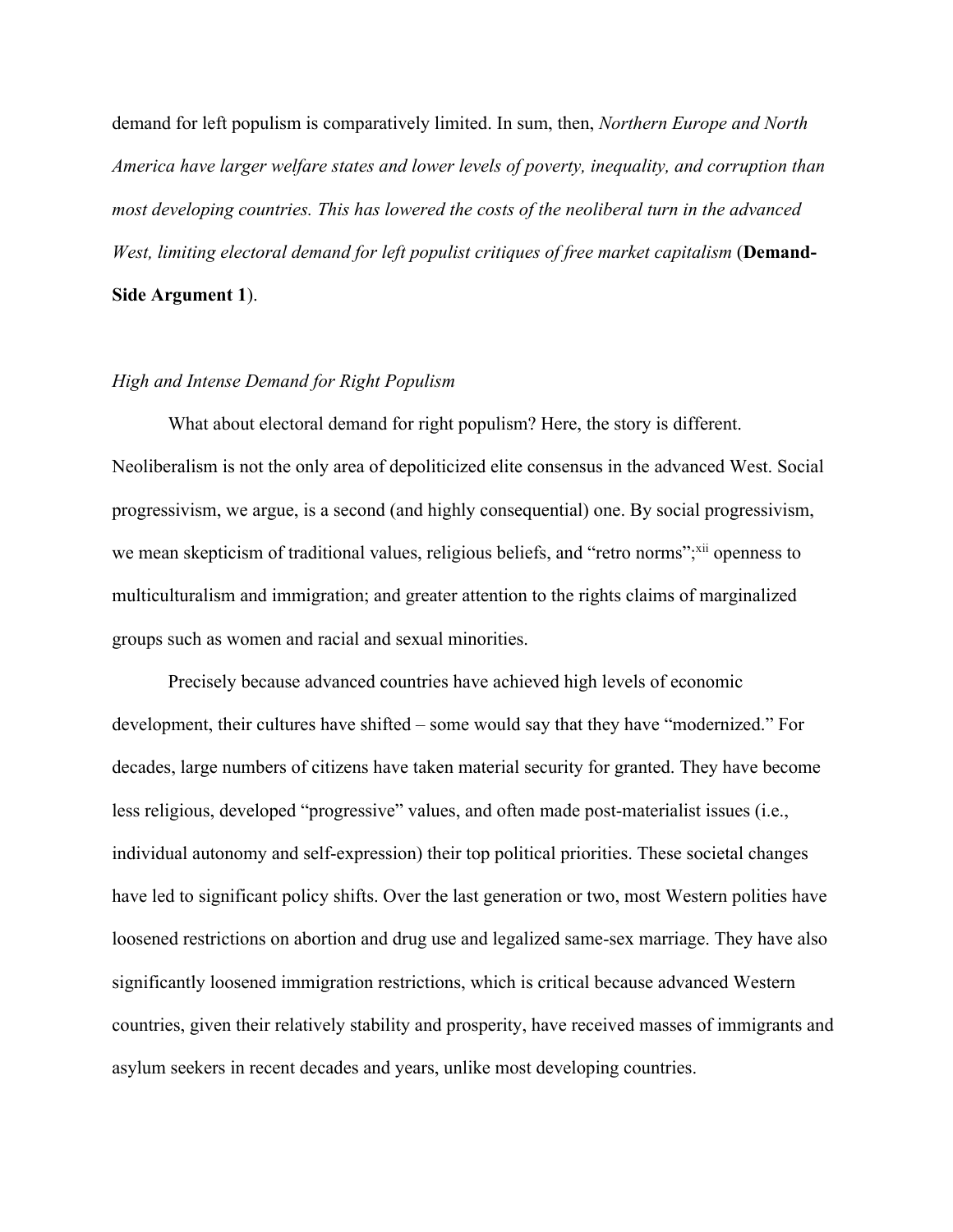Just as the political right led the neoliberal turn, the political left led this socially progressive turn; and just as established left forces accepted the neoliberal turn, established right forces have largely accepted the socially progressive turn. In recent decades, conservative establishments across the Western world have shifted considerably on specific policy questions such as abortion, same-sex marriage, and immigration, and with respect to broader social trends such as changing gender roles, racial and sexual diversity, and multiculturalism. An increasing proportion of "establishment" Republican elites and opinion leaders in the United States, for example, support same-sex marriage and (at least prior to the rise of Donald Trump) immigration reform.xiii Germany's Christian Democratic Party, under the leadership of Angela Merkel, famously oversaw the "welcoming" of nearly one million migrants in 2015. Under David Cameron, British Conservatives "modernized"xiv their policies on same-sex marriage and other hot-button cultural issues. Across Europe, parties of the mainstream right now advocate a minimalist nationalism and embrace the quasi-supranational vision of the EU. In short, on the divisive social questions of recent decades, major pre-populist parties of the right sued for peace.

In contrast to left populist voters, right populist voters are socially and culturally driven. They are social conservatives, and their primary subjective political grievances are social progressivism and mass immigration. Like their left populist counterparts, they believe that they no longer have a "dog in the fight" – i.e., that there is no longer an established political force that opposes social progressivism and mass immigration. Right populists (e.g., Trump, Germany's AfD) enter this vacuum, placing central programmatic emphasis on rejecting or reversing social progressivism. They focus on social and cultural grievances; lament the erosion of traditional values and national identities;<sup>xv</sup> and criticize established right forces for capitulating to social progressivism and demographic change.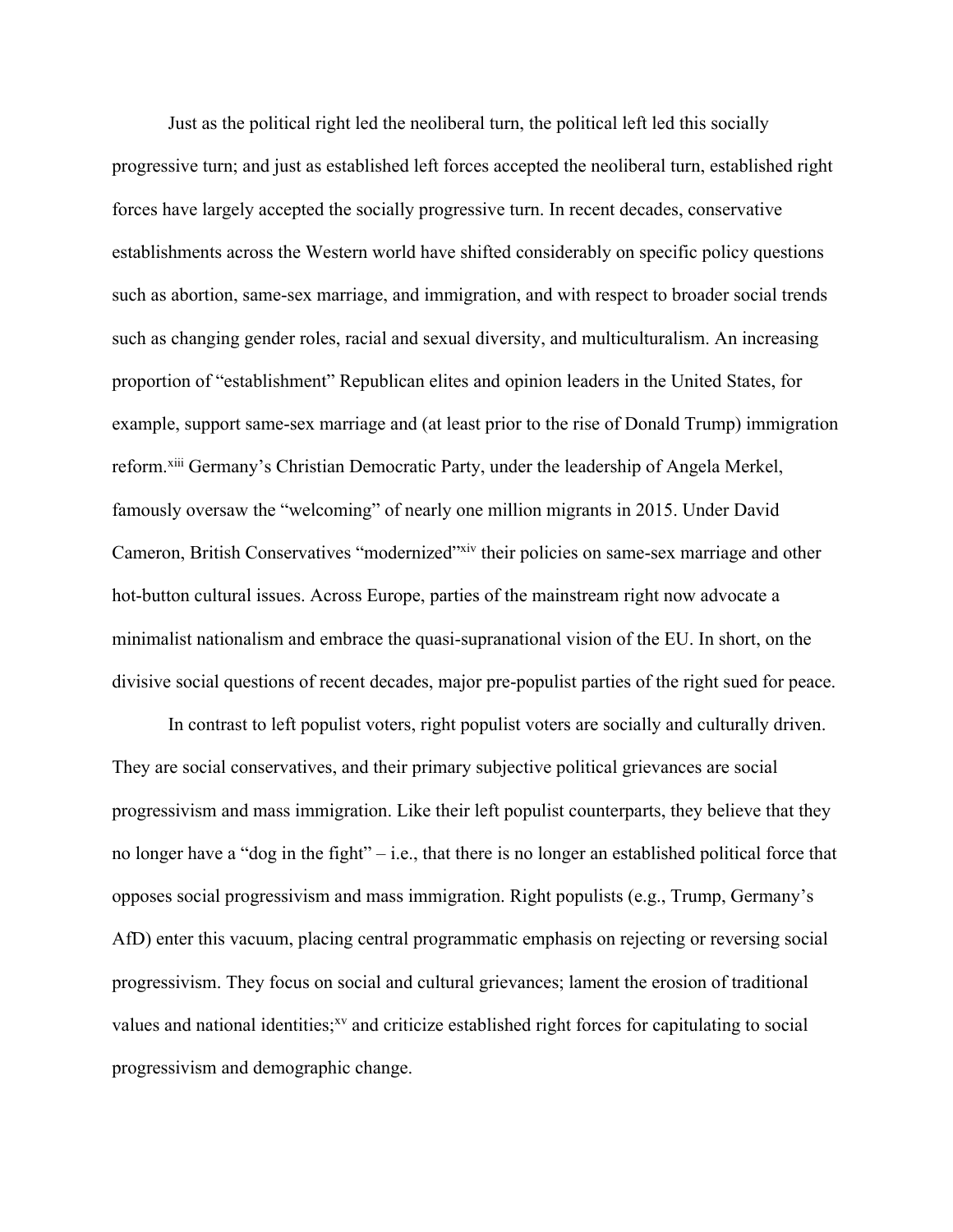The shift to social progressivism in the advanced West, both culturally and politically, has alienated social conservatives, creating significant electoral demand for right populism. Traditional values and religious beliefs have fallen out of the mainstream and are increasingly regarded as outdated. Formerly homogenous communities have been disrupted by mass immigration, and new ethnic cleavages have emerged (e.g., between Muslims and non-Muslims in Europe; between Spanish-speaking Latin Americans and English-speaking Euro- and African-Americans in the United States). Social conservatives in Northern Europe and the US report an increasing sense of cultural erosion and dilution, of feeling less "at home" in their countries.

The situation is different outside the advanced West. In less wealthy countries, postmaterialism is a weaker political force, and crucially, mass immigration is uncommon. Hence, in the developing world, socially conservative citizens have less cause for concern or alienation. It is no coincidence that one of the only highly developed countries in the world without a strong right populist force – Japan – has had virtually no immigration in recent decades. $x^{vi}$ 

Two additional points bear mention in this context. First, because many immigrants and refugees in advanced Western countries are low-skilled workers, their growing presence in the population has made native-born low-skilled workers less susceptible to broad class-based appeals. Native-born workers often do not identify culturally or ethnically with these immigrants and refugees, and to some extent they compete with them for jobs. The result is fragmentation rather than solidarity among the working class. This further limits electoral demand for left populism, which depends on class appeals.

Second, there have not been – and arguably, there cannot be – policies *compensating* social conservatives for mass immigration and the rise of post-materialism. In other words, there is no analogue of the welfare state in the more "zero-sum" sociocultural domain.<sup>xvii</sup> If same-sex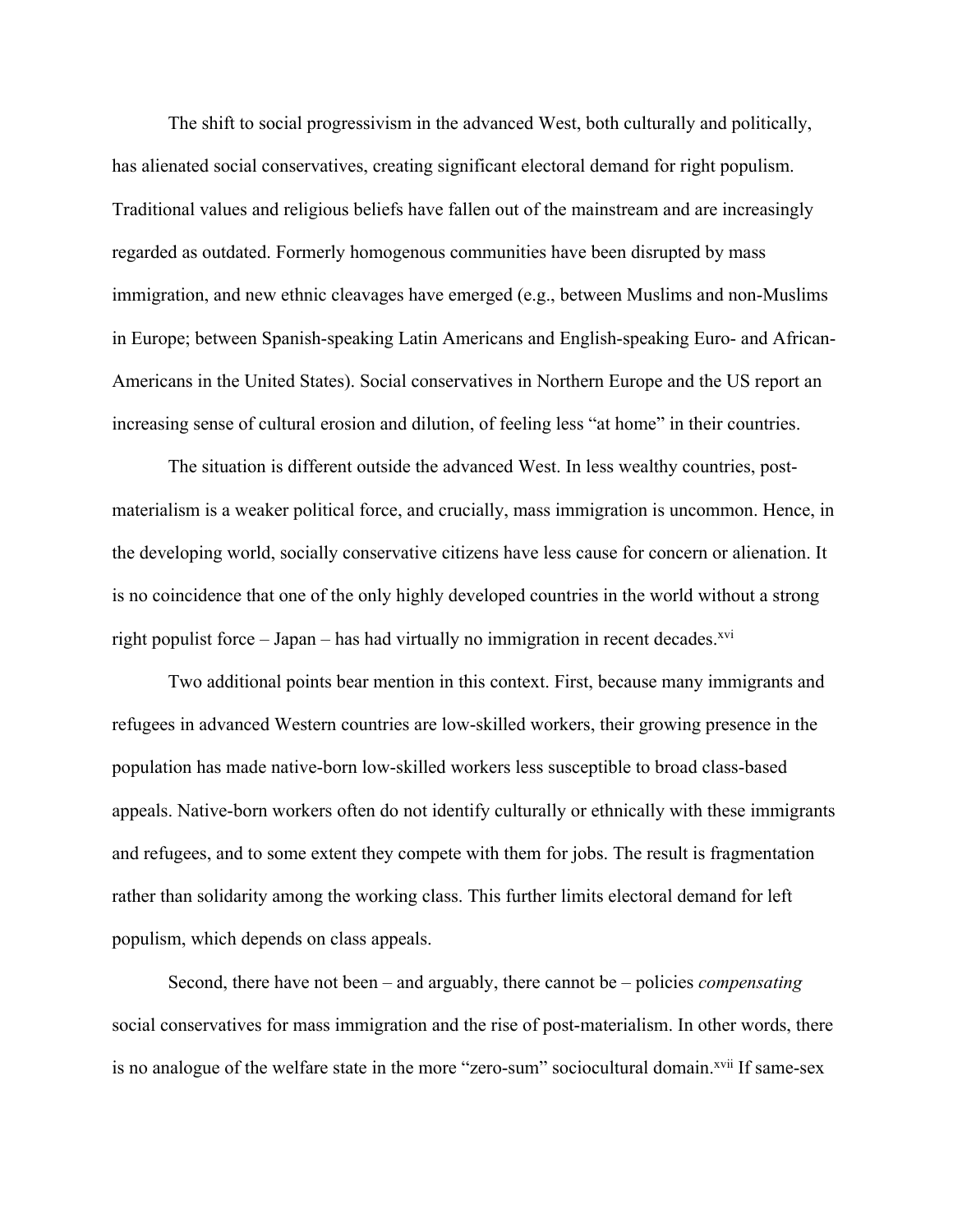marriage or abortion is legalized; if a country changes demographically and becomes more culturally plural due to increased immigration; if traditional gender norms and roles erode, politicians cannot, at the level of national policy, provide compensation to citizens who oppose these shifts. They can only roll back the socially progressive policies themselves (e.g., reimpose bans on same-sex marriage or abortion). In areas like immigration, this would require extreme measures (e.g., mass deportation) regarded as unthinkable or infeasible.

In sum, then, *at the same time that Western polities have shifted rightward economically, they have shifted leftward socially to a greater degree than developing countries. Increasingly, Western laws and cultural norms tend toward secularism, cosmopolitanism, support for minority rights, and tolerance of multiculturalism and large-scale immigration. This has generated significant electoral demand among social conservatives for right populist critiques of the sociocultural status quo* (**Demand-Side Argument 2a**).

We also argue that within advanced Western countries, right populist voters have a deeper sense of alienation and grievance – and hence a more intense political commitment – than left populist voters. Western social conservatives do not just oppose social progressivism; they tend to oppose unfettered free market capitalism, too (even if the former is more salient to them). These social conservatives tend to be white, working-class, and non-urban. For them, relative (although not absolute) material conditions have declined significantly in recent decades. This relative decline has occurred, in part, due to neoliberal policies such as trade liberalization and lower taxes on the wealthy. Many right populist voters therefore support policies designed to reverse or soften neoliberalism such as trade protectionism and higher taxes on the wealthy.

The reverse is not true. Economically progressive voters (upon whom left populists depend) tend to support social progressivism. Many of them are young, and a disproportionate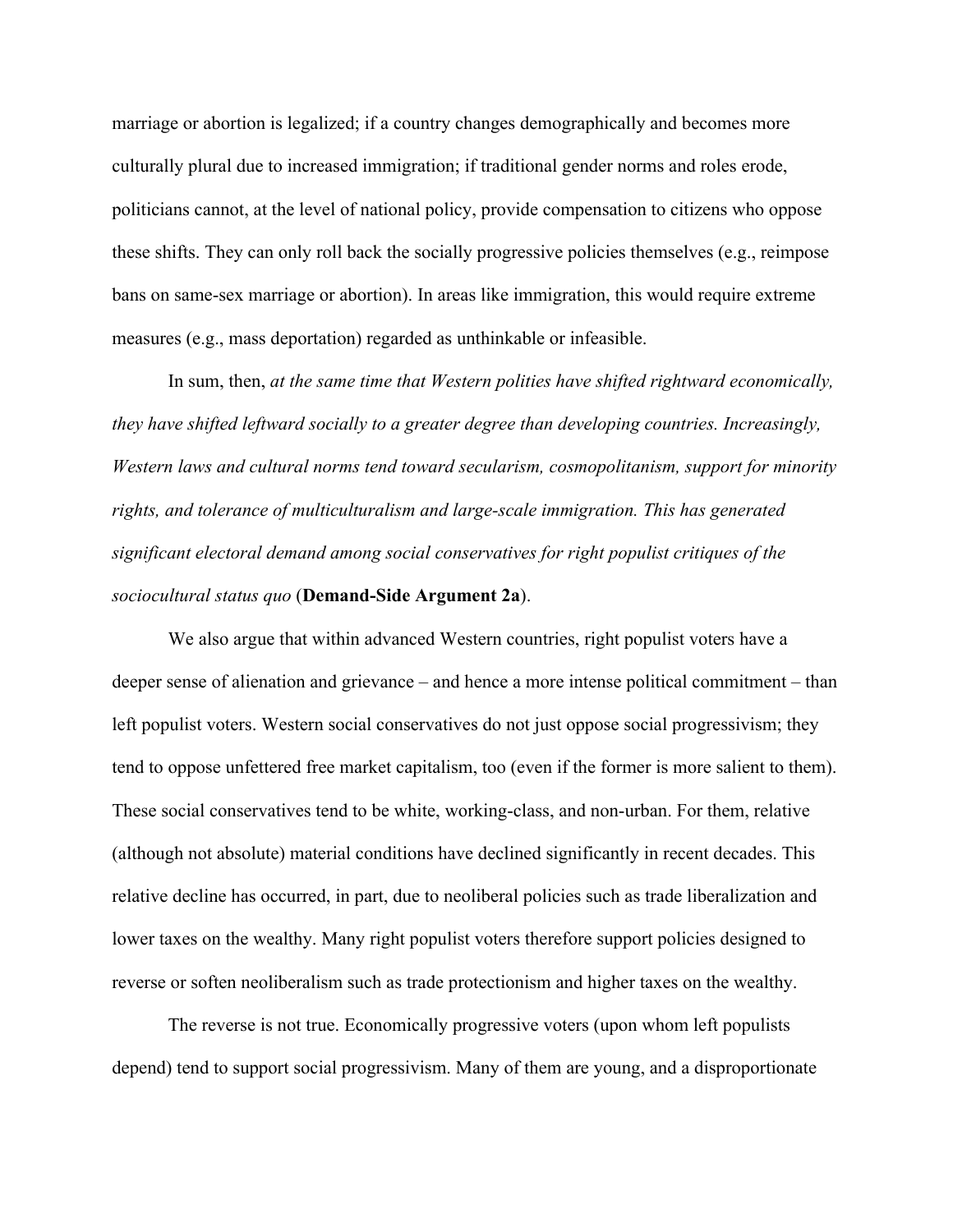number are college-educated; both youth and college education correlate with ideological support for progressive social causes. Economically progressive voters also include a relatively high proportion of women and racial and sexual minorities, many of whom credit social progressivism with improved conditions and expanded opportunities for their demographic groups.

Consider the United States. Much of Donald Trump's core support comes from the noncollege-educated white population, which, according to survey data, has a mixed and often negative view of free market capitalist policies. Nearly half of Trump's supporters favor raising the income tax rate on the top one percent of American earners to 70 percent. A majority of Trump supporters distrust economic elites, support tariffs on foreign economic competitors, and favor an expanded government role in healthcare and poverty alleviation.<sup>xviii</sup> By contrast, Bernie Sanders' core supporters overwhelmingly hold progressive positions on social issues such as immigration, abortion, and same-sex marriage.

Economically progressive voters display similar patterns in the UK and France. In the UK, for example, Labour voters under the moderately left populist leadership of Jeremy Corbyn tend to oppose Brexit and support same-sex marriage, women's rights, and immigration. Most express positive opinions of the stridently socially progressive, anti-Brexit Green and Liberal Democratic parties (see appendix). In the second round of France's 2017 presidential election, economically left-wing voters overwhelmingly supported the socially progressive Emmanuel Macron against the nationalist, socially conservative National Front (under Marine Le Pen), and they have continued to support him since his victory.

Why does all of this matter? It matters because right populist voters, unlike left populist voters, are *doubly* alienated. They reject the prevailing social *and* economic orders. They do not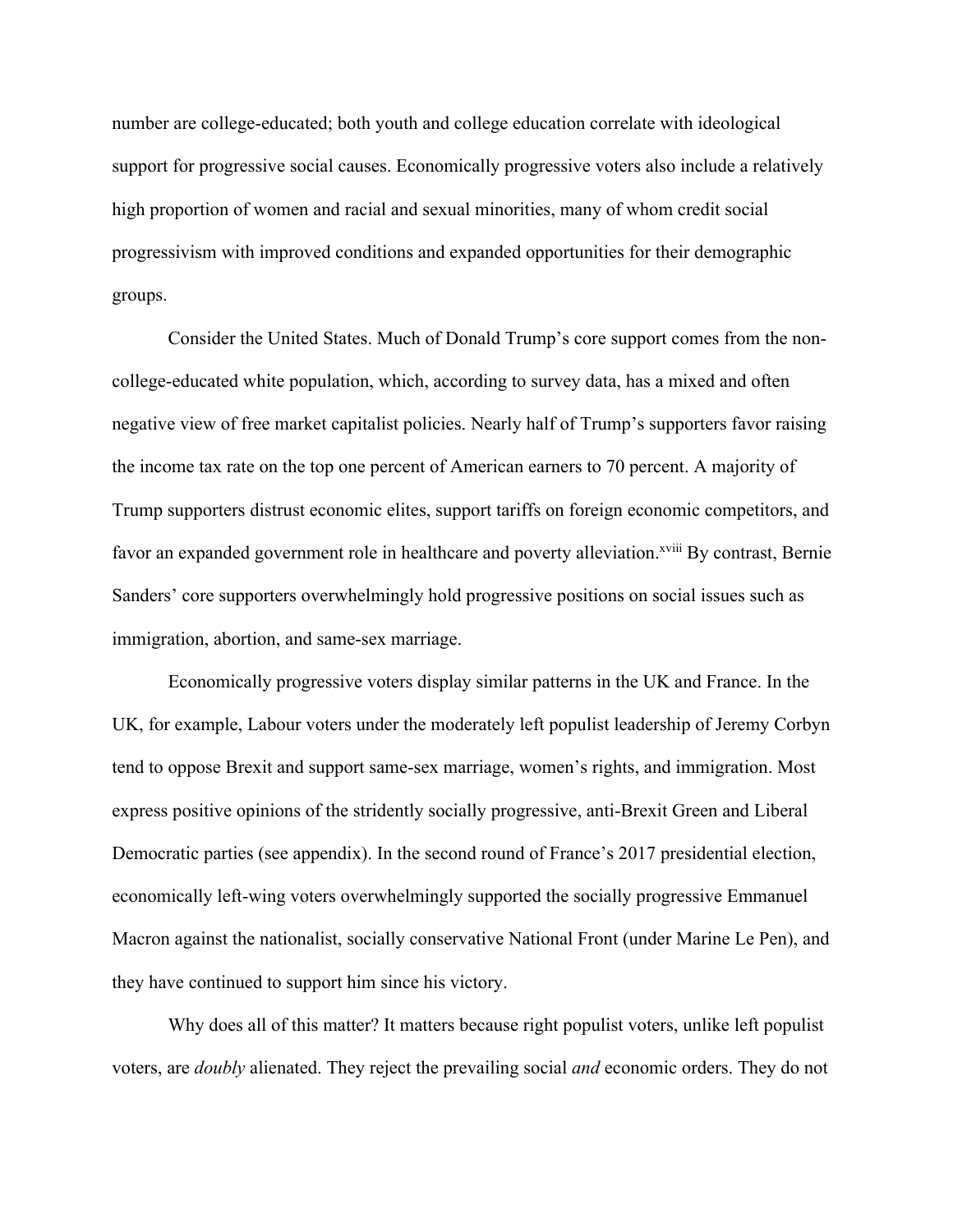feel comfortable with the social and cultural changes around them, and they are suffering, or at least falling behind, economically. This combination of factors, in our view, generates a more extreme sense of grievance, dissatisfaction, and alienation among right populist voters, helping to explain the intensity and commitment that they have exhibited in certain electoral contexts.

Take Brexit, for example. Supporters of the Leave campaign were willing to risk recession and the loss of Scotland to achieve a British exit from the EU,<sup>xix</sup> and in a poll following the 2019 EU elections, they rated the Brexit Party more positively than any other subgroup rated any other party (see appendix). In the US, supporters of Donald Trump in the Republican primary election demonstrated more enthusiasm than supporters of any other candidate,<sup>xx</sup> and Trump and other scandal-afflicted right populist candidates (e.g., Austria's Strache) have retained loyal support through public embarrassments that would have severely damaged most mainstream politicians.

In short, *not only have social progressivism and mass immigration generated a comparatively large number of right populist voters in the advanced West, these right populist voters are more subjectively aggrieved than left populist voters. Right populist voters reject both the left-wing social status quo (i.e., social progressivism, demographic change) and the rightwing economic status quo (i.e., neoliberalism). By contrast, left populist voters only reject the economic status quo, tending to support social progressivism. Thus, whereas left populist voters only feel economic alienation, right populist voters feel social and economic alienation, making them an especially committed and combustible electoral constituency. Consequently, electoral demand for right-wing populism is not only higher but also more intense and persistent than electoral demand for left-wing populism (***Demand-Side Argument 2b***).*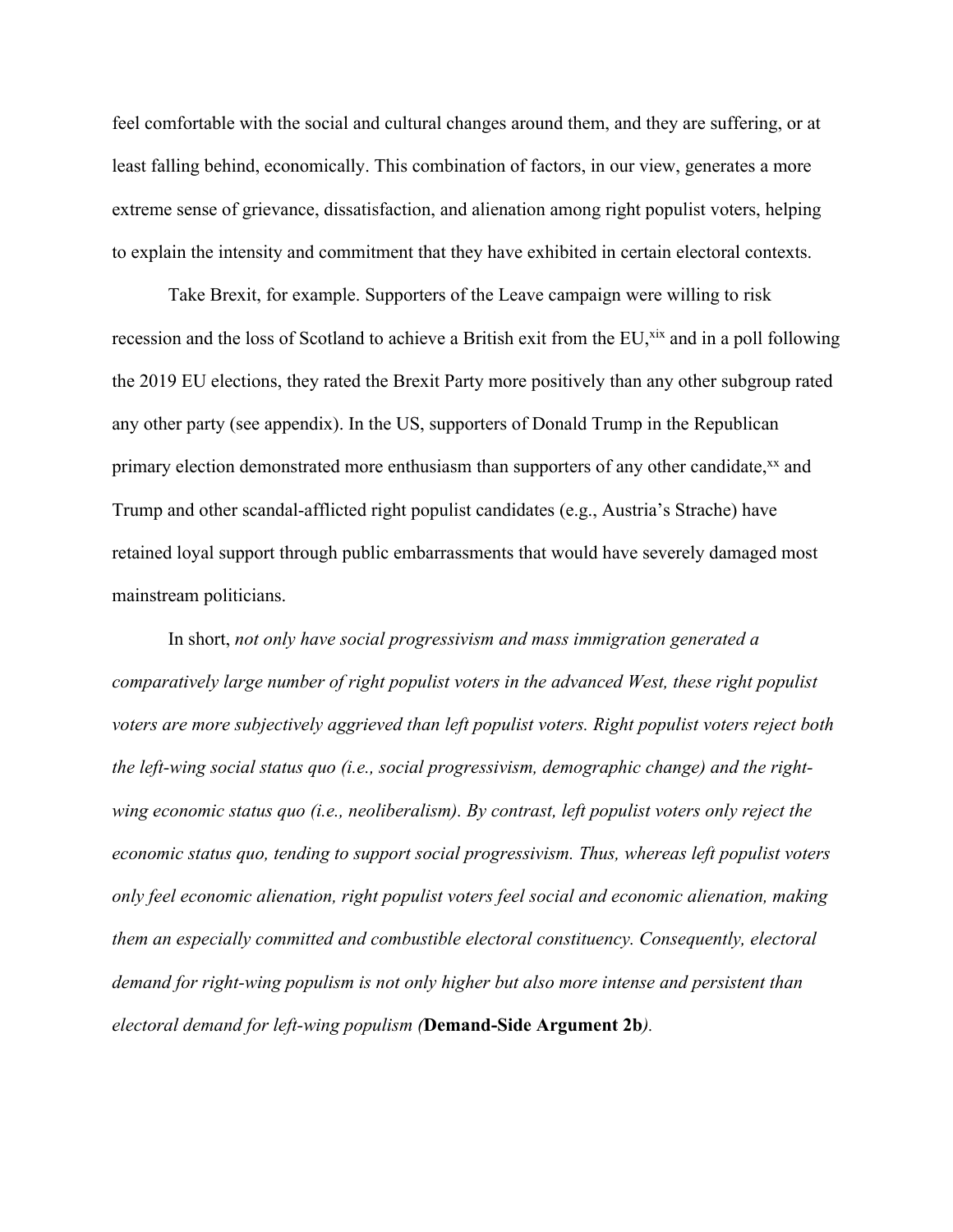# **The Supply Side**

Having presented our demand-side argument in full, we now turn to the supply side of the equation. Populist parties and figures do not primarily compete with parties on the opposite side of the political spectrum; they primarily compete with the political establishment on their own side of the spectrum. That is, right populists primarily compete with the mainstream right, left populists with the mainstream left. This is particularly true in two-party systems. Donald Trump's most significant and unlikely victory, for example, was his triumph in the Republican Party primaries, which delivered him a base of committed and negatively polarized partisans.

This is not to deny that populists can draw votes from across the political spectrum; they can, and their ability to do so may constitute a key advantage, as we discuss below in reference to right populists. But the bulk of populist support comes from the traditional bases of programmatically similar mainstream parties.

As we have noted, right populist voters tend to oppose major elements of free market capitalism, whereas left populist voters tend to support social progressivism. An important consequence is that right populists, even though they *focus* on attacking social progressivism, can attack free market capitalism, too, without alienating their base. By contrast, left populists can only attack free market capitalism; if they attack social progressivism, they will hemorrhage supporters, who react negatively to socially conservative rhetoric (e.g., critiques of rapid mass immigration or evolving gender roles).

We argue that right populist parties and figures benefit, in two ways, from taking rightwing positions on social issues but *left*-wing positions on economic issues. Let us address them in turn.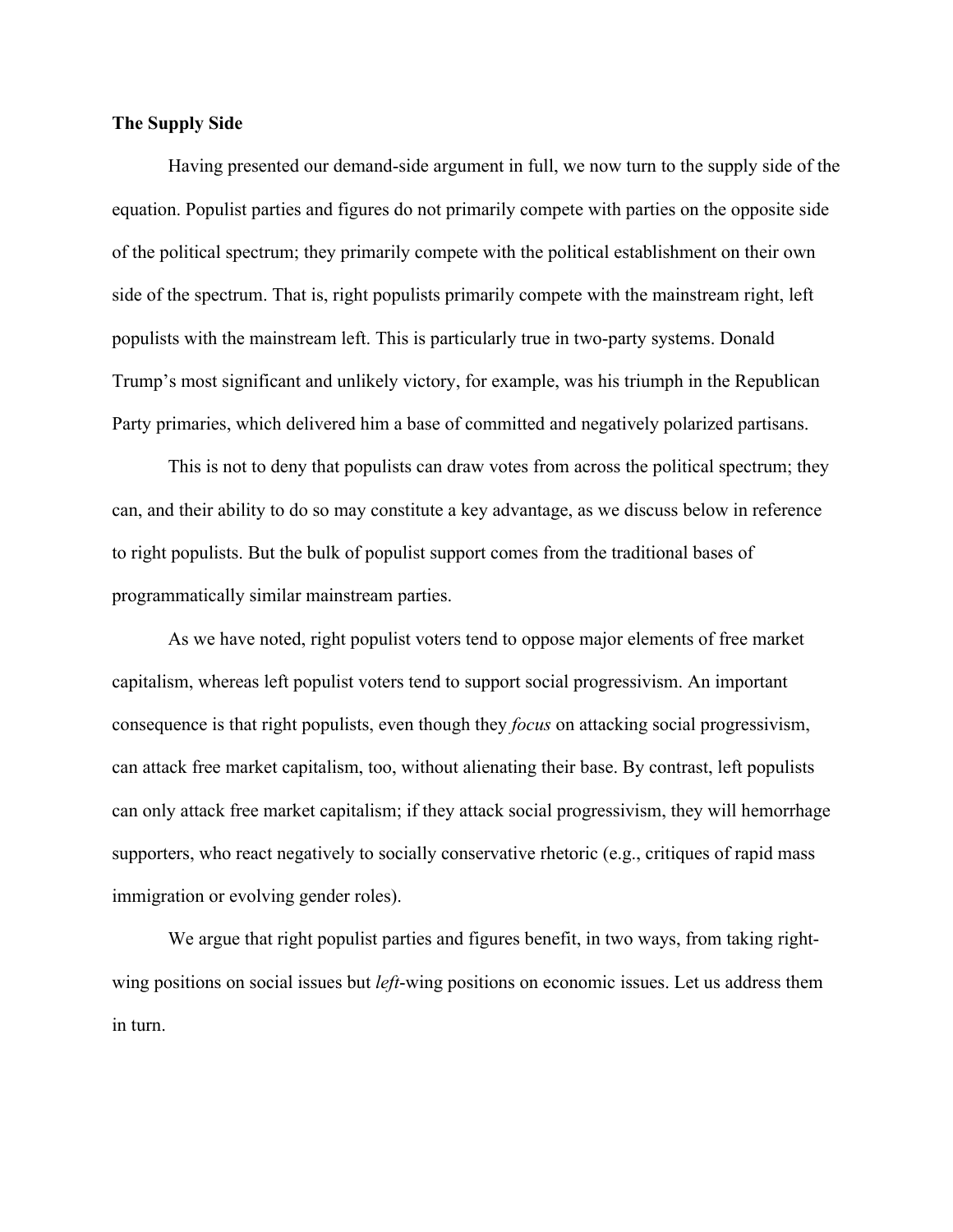# *Internecine Contests*

Right populists have a clear advantage over left populists in *internecine* electoral contests (i.e., in electoral contests between mainstream forces and new populist entrants on either side of the political spectrum). Why? *Very simply, right populists are more programmatically distinct from their mainstream rivals than are left populists. Right populists differ from the right-wing establishment socially and economically; by contrast, left populists only differ from the left-wing establishment economically. Consequently, right populists have a clearer, more effective brand vis-a-vis their mainstreamxxi counterparts and can siphon more votes from them* (**Supply-Side Argument 1**)*.*

Consider some examples on the left. Figures like Jeremy Corbyn, Bernie Sanders, and Jean-Luc Melanchon argue that the mainstream left has capitulated to free market capitalism, and they often make significant electoral inroads by doing so. But on social and cultural issues, they have rarely criticized their mainstream counterparts. Indeed, mainstream left candidates, in the face of populist competition, often have effectively competed by emphasizing or drawing upon their (or their parties') socially progressive track record. Bernie Sanders, for example, arguably lost the 2016 and 2020 Democratic Party primary elections because his mainstream opponents, Hillary Clinton and Joe Biden, were more trusted to carry the Democratic Party's established mantle of social progressivism; both Clinton and Biden significantly outperformed Sanders among minorities and women. Jeremy Corbyn faced substantial opposition within his own Labour Party due to his unwillingness to take strong pro-EU stances; indeed, during his tenure, increasing numbers of Labour voters defected to the stridently pro-EU Liberal Democrats.<sup>xxii</sup> Left populists in the advanced West, then, despite the frequent popularity of their anti-neoliberal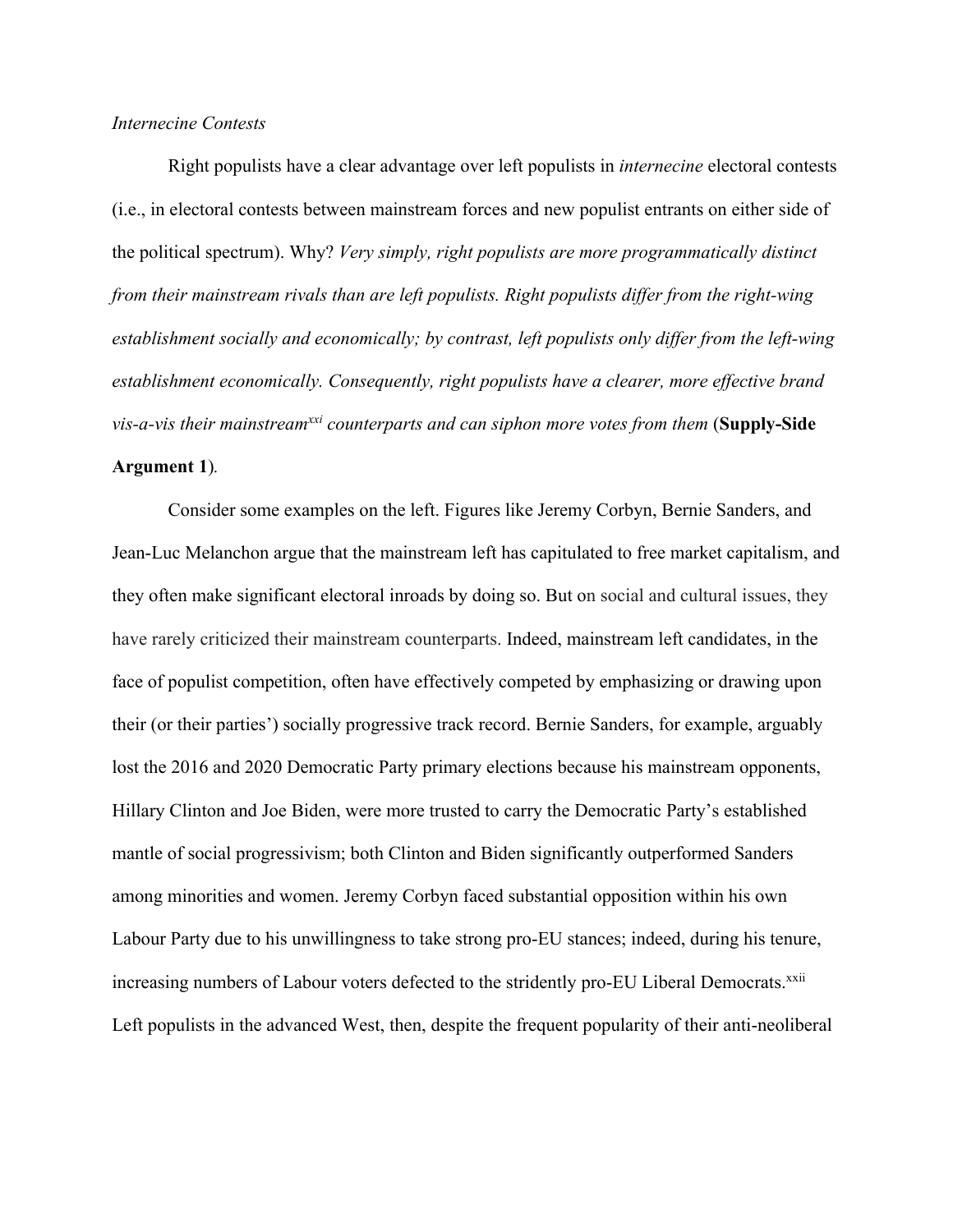policies, have limited appeal in internecine contests because large segments of the left-leaning electorate care deeply about – and are bonded to the mainstream left by – social progressivism.

By contrast, there is a remarkably consistent pattern in advanced Western democracies of right populists attacking the mainstream right not only for capitulating to social progressivism, but also for capitulating to free market capitalism – and, more specifically, for sacrificing the economic well-being of the working class, especially the native-born working class.<sup>xxiii</sup> Trump's major economic policy difference with his mostly mainstream Republican rivals, for example, was his willingness to loudly oppose free trade deals and cuts to social insurance programs. Similarly, Marine le Pen and Nigel Farage distinguished themselves in recent electoral campaigns by opposing key tenets of mainstream free market capitalism (respectively: cuts in public sector jobs, and free trade).<sup>xxiv</sup> Broadly, right populist parties in Northern Europe tend to support a strong welfare state (for the native-born population), a policy at odds with free market capitalism. All these positions have proved effective.

This argument, of course, should not be overstated. Right populists are not economic progressives. Farage and Trump, for example, favored low tax rates on corporations and the wealthy. But right populists do reject key aspects of the free market consensus, which, over the last generation or two, has animated much of the mainstream right. This, again, gives them an advantage in seizing control of, or siphoning votes from, major establishment parties of the right.

#### *Open, Nationwide Elections*

Right populists also hold an advantage over left populists in open, nationwide elections. Why? *From the perspective of ordinary voters, left populists are more radical than the mainstream left on economic issues and roughly indistinguishable on social issues. By contrast,*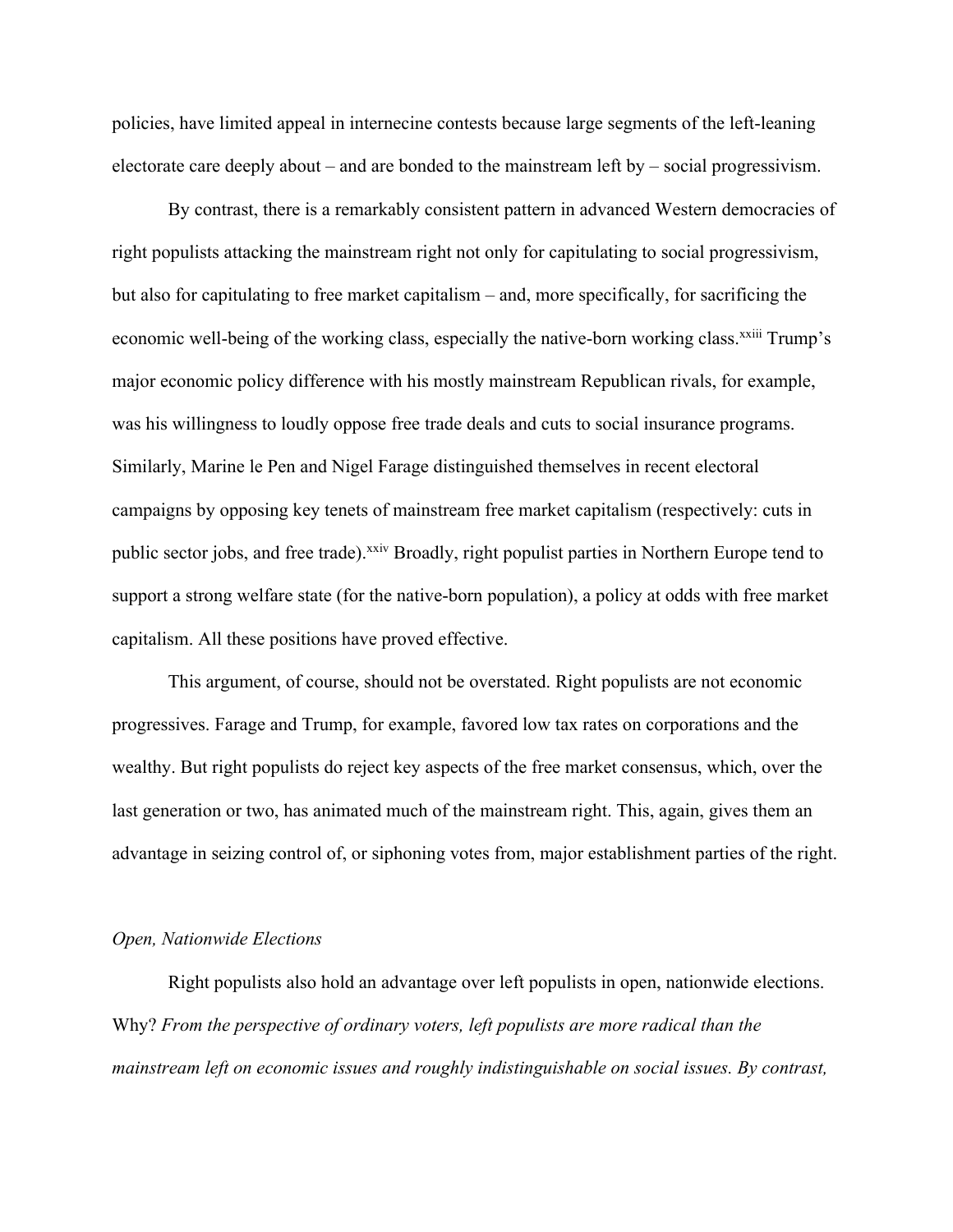*right populists are more radical than the mainstream right on social issues but more moderate on economic issues. This has two effects. First, right populists can more easily attract former left-wing voters than left populists can attract former right-wing voters. After all, they hold some anti-neoliberal economic positions, whereas left populists do not hold any conservative social positions. Second, because right populists mix right and left positions, ordinary voters perceive them as, on balance, more programmatically moderate than left populists – although not necessarily more moderate in their attitude toward democracy. Consequently, right populists can also more easily attract moderate, centrist voters – at least those primarily concerned with programmatic issues. Both dynamics advantage right populists in open, nationwide elections*

#### (**Supply-Side Argument 2**).

The data bear out this set of arguments . Before the 2016 US presidential election, for example, American voters regarded Donald Trump as the most moderate and least partisan GOP nominee in a generation.<sup>xxv</sup> Trump's winning electoral coalition included a plurality of moderates and independents, and his popularity with both groups substantially exceeded that of previous Republican nominees. France's National Front and Germany's AfD, despite drawing most of their support from traditional constituencies of the mainstream right, made crucial inroads with formerly non-right voting blocs. The National Front performed well in France's "Socialist strongholds,"xxvi and the AfD siphoned nearly a million votes from the center-left Social Democratic Party (SPD) and far-left Left Party (Die Linke) in the 2017 German elections.xxvii In the 2019 EU Parliament elections, Britain's right populist Brexit Party drew 13 percent of its support from erstwhile Labour Voters, while the Labour Party, under the leadership of Jeremy Corbyn, did not draw significant support from the Conservative Party.<sup>xxviii</sup>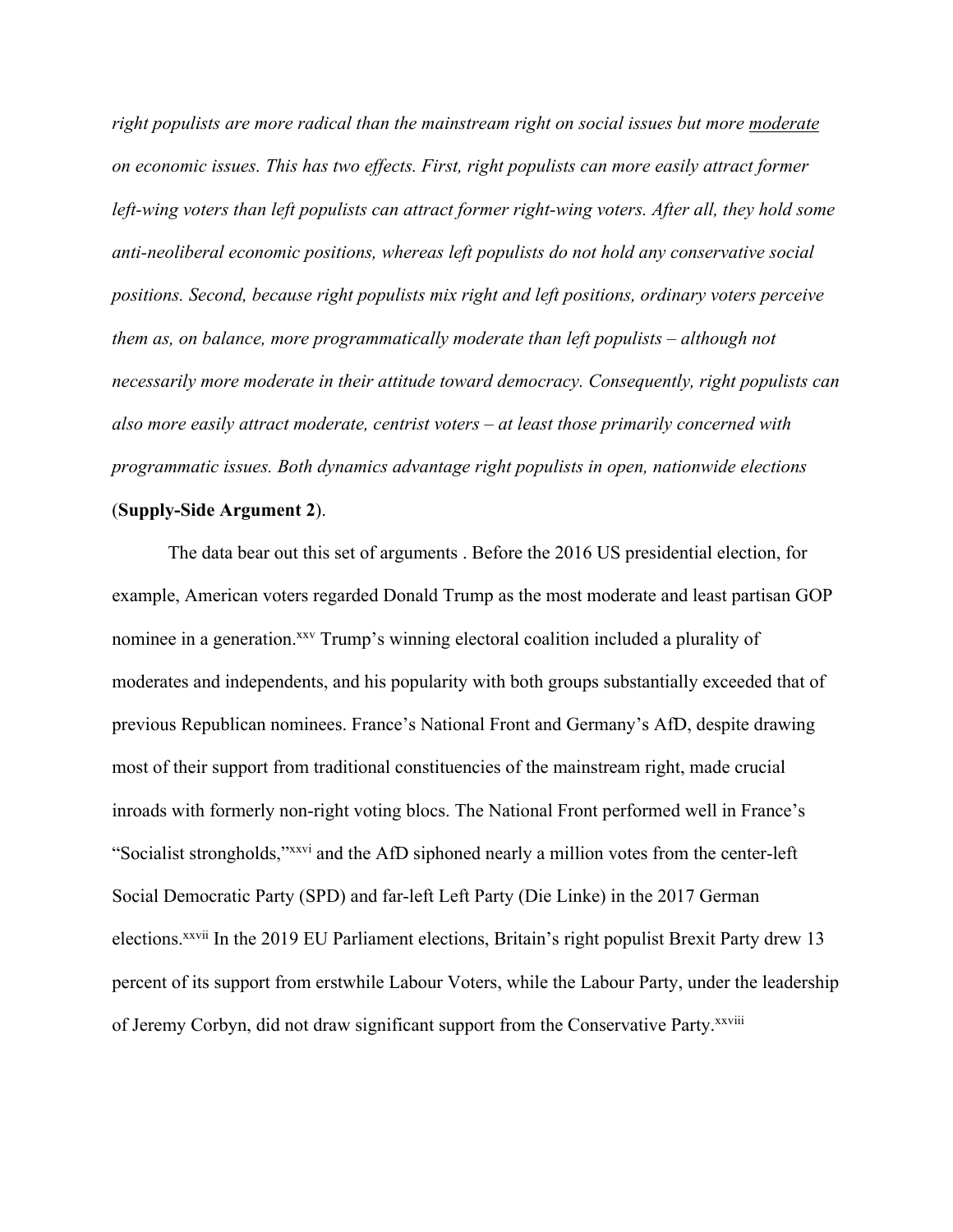In short, right populists draw more support from *outside traditional right-wing constituencies* (i.e., from left-wing voters, moderates, independents) than left populists draw from outside traditional left-wing constituencies. This gives them an advantage in open, nationwide elections such as presidential elections and referenda. In our assessment, it certainly helps to explain why right populists have won more such elections in recent years (e.g., the Brexit referendum; the 2016 US presidential election).

## **Conclusion: Implications for Democracy**

What are the implications of our argument for democracy? As noted in the introduction, contemporary democratic breakdown rarely occurs via coup or invasion; today, democracies tend to die when illiberal (often populist) figures win elections and use the state to weaken the opposition. Populist strongmen have subverted democratic governance in Hungary, Turkey, Venezuela, and elsewhere, contributing significantly to the much-discussed "democratic recession."xxix Broadly, then, our argument reinforces the fairly standard view that the political right, not the left, currently poses the greatest threat to democracy in the advanced West, at least in the short term.<sup>xxx</sup>

But our argument suggests a more nuanced version of the standard view. Most politicians employ a degree of discursive populism – even, haltingly, a figure like French president Emmanuel Macron. Opposition politicians, in particular, almost invariably incorporate populist elements into their campaigns. Some measure of populism is not just normal but a healthy corrective to elite isolation from the public. Further, even *radical* populists pose only a limited threat to democracy if they are electorally marginal or lack a committed base that will stick with them through policy changes and personal or political scandals. Populism only becomes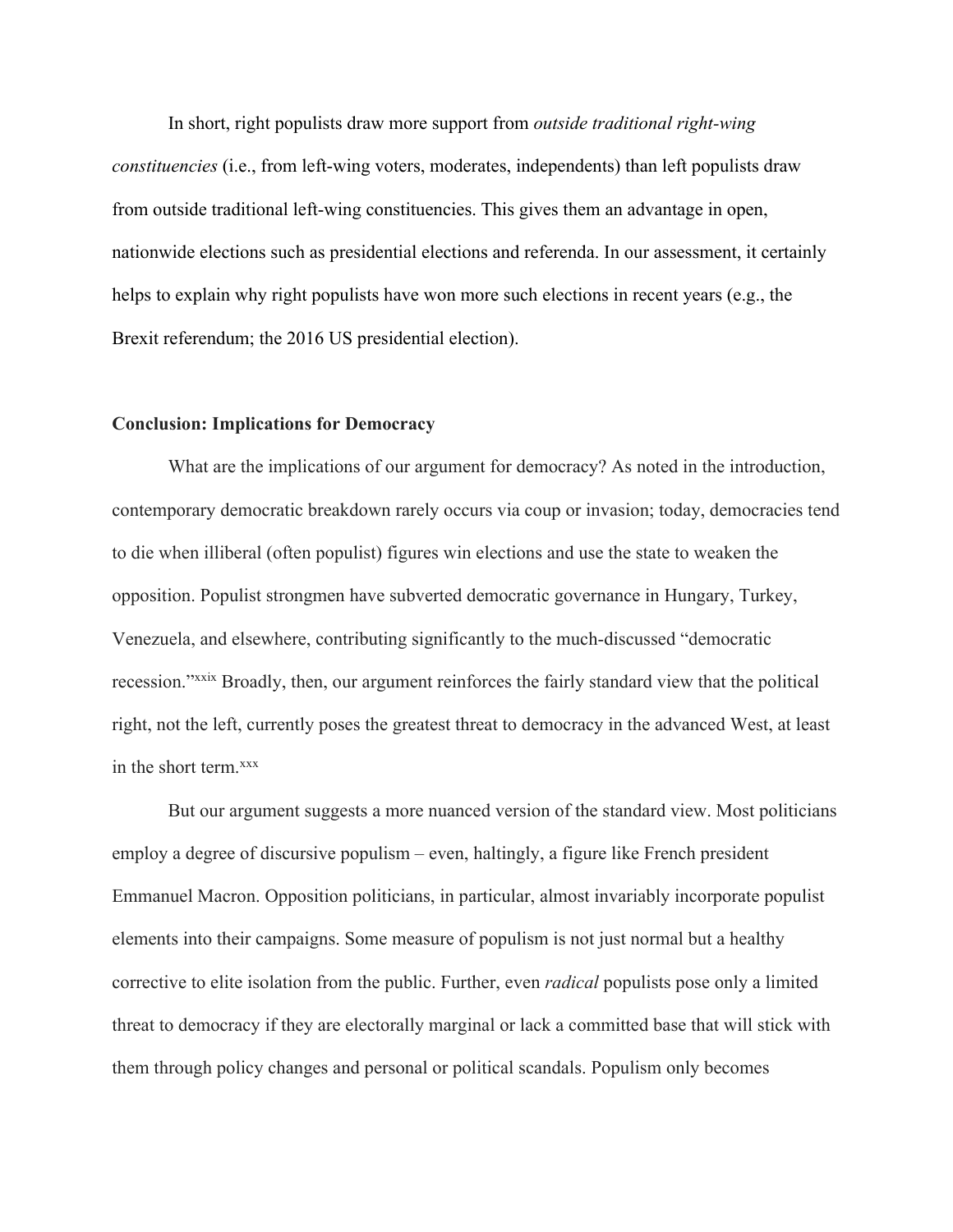dangerous when it is thoroughgoing and aggressive, and when public support for it is widespread, intense, and robust.

To be sure, such populism can exist and threaten democracy on both the left (e.g., Hugo Chávez) and the right (e.g., Viktor Orbán). We are emphatically *not* suggesting that right populism poses a greater inherent risk to democracy than left populism. Globally, left populists are as likely to subvert democracy as right populists,<sup>xxxi</sup> and in Latin America, contemporary left populists have undermined democracy to a greater degree than the right populists of the 1990s, in part because of their more committed followings.<sup>xxxii</sup>

But in the advanced West, the most dangerous form of populism exists on the right. We have attempted to show that right populist voters are not only more numerous, but also more alienated and committed than left populist voters. Thus, not only are they more capable of putting their leaders in power, they demand (or at least countenance) an angrier, more fullfledged brand of populism in these leaders. This confluence of factors – not merely the greater electability of right populists – makes right populism the biggest threat to democracy in the advanced West today.

Trump is the best example. He practices a broadly targeted, combative populism that has generated widespread, intense support – enough to win him the Republican nomination and presidency and immunize him from scandal. No comparable figure exists on the left in Northern Europe or North America.

Indeed, on the left, *non*-populist forces may gain preeminence in the coming years. Forecasts of this nature are speculative and highly fraught, but there is a growing body of evidence supporting our forecast. Take, for example, the strong performance of Green parties and the Liberal Democrats (UK) in the recent EU elections;<sup>xxxiii</sup> Corbyn's unsuccessful tenure as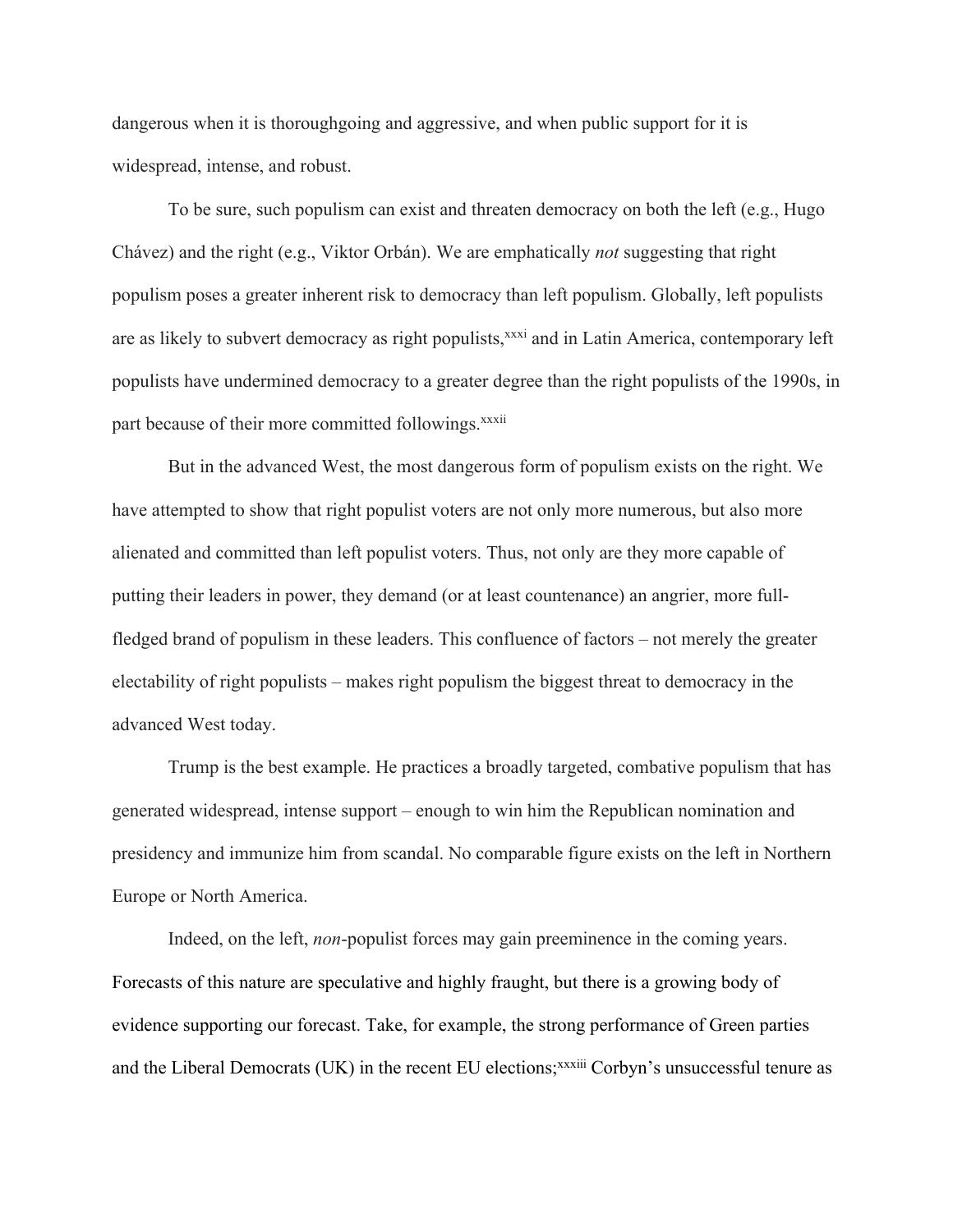Labour leader; and Joe Biden's impressive defeat of Bernie Sanders in the 2020 Democratic primary elections. When Emmanuel Macron defeated Marine le Pen in 2017, it was a stunning repudiation of the mainstream parties that had long governed France. It may, too, have been a template for a transnational political realignment. In this new alignment, the left and right will differ not just in policy, but in their use or rejection of the populist style.

Such a realignment would not necessarily be good for democracy. While street fights between opposing populist camps undoubtedly threaten democracy, so too does a status quo in which the most alienated, dissatisfied sectors of the population belong (or flock) to one side of the partisan divide (e.g., the side of Le Pen in 2017). Concentrated anger and grievance – whether in or out of power – presage instability and should worry democratic advocates.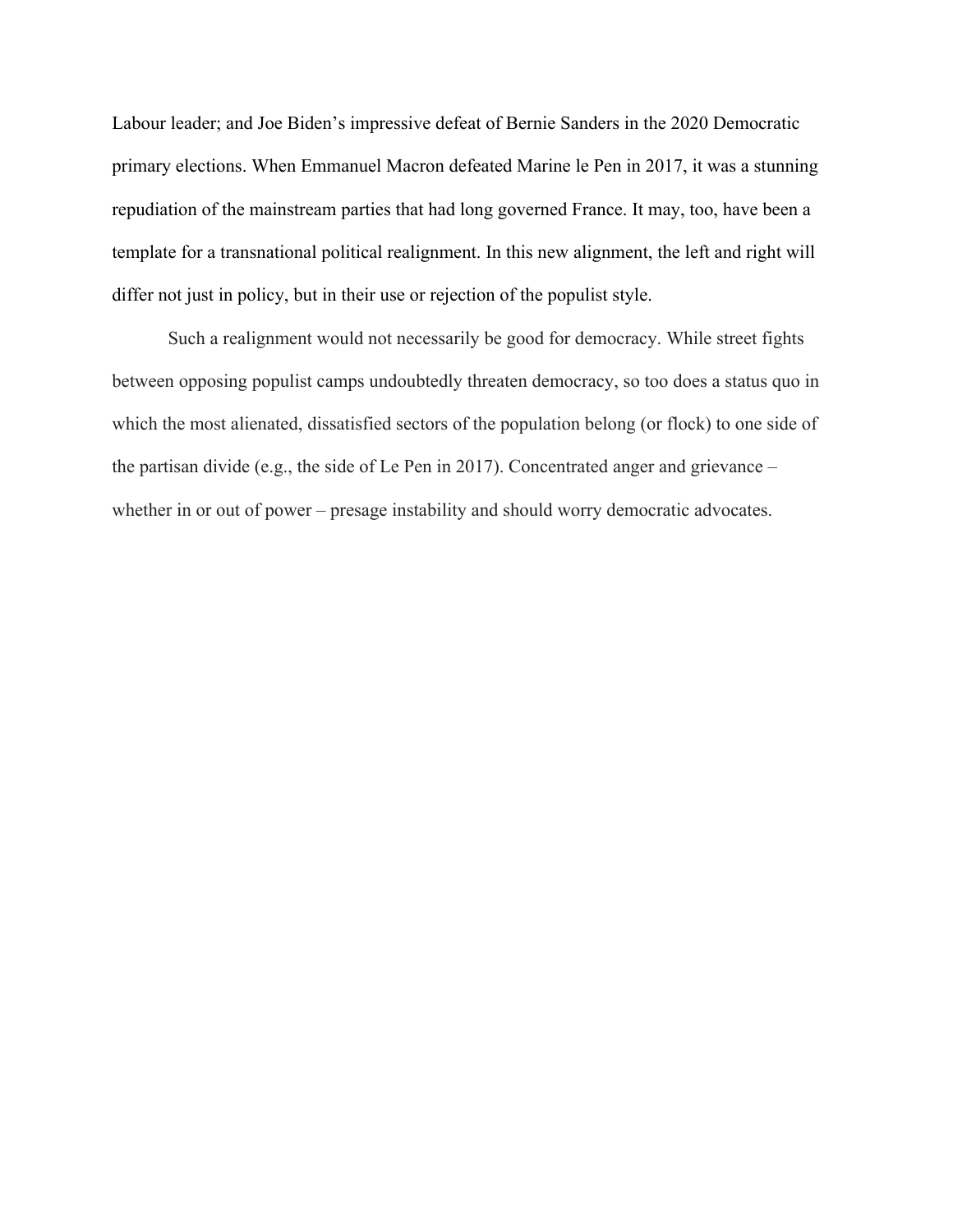# **Bibliography**

- Berman, S. and Snegovaya, M. (2019). Populism and the Decline of Social Democracy. *Journal of Democracy*, *30*(3), pp.5-19.
- Bickerton, C., and Accetti, C. I. (2017). Populism and technocracy: opposites or complements?. *Critical Review of International Social and Political Philosophy*, *20*(2), 186-206.
- De Koster, W., Achterberg, P., and Van der Waal, J. (2013). The new right and the welfare state: The electoral relevance of welfare chauvinism and welfare populism in the Netherlands. International Political Science Review, 34(1), 3-20.
- Diamond, L. (2015). Facing up to the democratic recession. *Journal of Democracy*, *26*(1), 141- 155.
- Dorey, P. (2007). A new direction or another false dawn? David Cameron and the crisis of British conservatism. *British Politics*, *2*(2), 137-166.
- Funk, N. (2016). A spectre in Germany: refugees, a 'welcome culture'and an 'integration politics'. *Journal of Global Ethics*, *12*(3), 289-299.
- Gerbaudo, P. (2014). Populism 2.0: Social media activism, the generic Internet user and interactive direct democracy. In *Social media, politics and the state* (pp. 79-99). Routledge.
- Grynberg, C., Walter, S., and Wasserfallen, F. (2019). Expectations, Vote Choice, and Opinion Stability Since the 2016 Brexit Referendum.
- Inglehart, R. F., and Norris, P. (2016). Trump, Brexit, and the rise of populism: Economic havenots and cultural backlash.
- Ivaldi, G. (2015). Towards the median economic crisis voter? The new leftist economic agenda of the Front National in France. French Politics, 13(4), 346-369.
- Kenneally, I. (2009). Technocracy and populism. *The New Atlantis*, (24), 46-60.
- Kyriazi, A. (2016). Ultranationalist discourses of exclusion: a comparison between the Hungarian Jobbik and the Greek Golden Dawn. *Journal of Ethnic and Migration Studies*, *42*(15), 2528-2547.
- Levitsky, S. and Loxton, J., (2013). Populism and competitive authoritarianism in the Andes. *Democratization*, 20(1), 107-136.
- Levitsky, S. and Ziblatt, D. (2018). *How Democracies Die*. Broadway Books.
- Lupu, N. (2014). Brand dilution and the breakdown of political parties in Latin America. *World Politics*, *66*(4), 561-602.
- Lupu, N. (2016). *Party brands in crisis: partisanship, brand dilution, and the breakdown of political parties in Latin America*. Cambridge University Press.
- Milner, S. (2017). Employment and labour market policy under the Hollande presidency: A tragedy in three acts? *Modern and Contemporary France* 25 (4), 429-443. https://doi.org/10.1080/09639489.2017.1375652
- Mudde, C. (2004). The populist zeitgeist. *Government and opposition*, *39*(4), 541-563.
- Mutz, D. C. (2018). Status threat, not economic hardship, explains the 2016 presidential vote. *Proceedings of the National Academy of Sciences*, *115*(19), E4330-E4339.
- Mayer, N. (2013). From Jean-Marie to Marine Le Pen: electoral change on the far right. *Parliamentary Affairs*, *66*(1), 160-178.
- Meléndez, C., and Rovira Kaltwasser, C. (2019). Political identities: The missing link in the study of populism. Party Politics, 25(4), 520-533.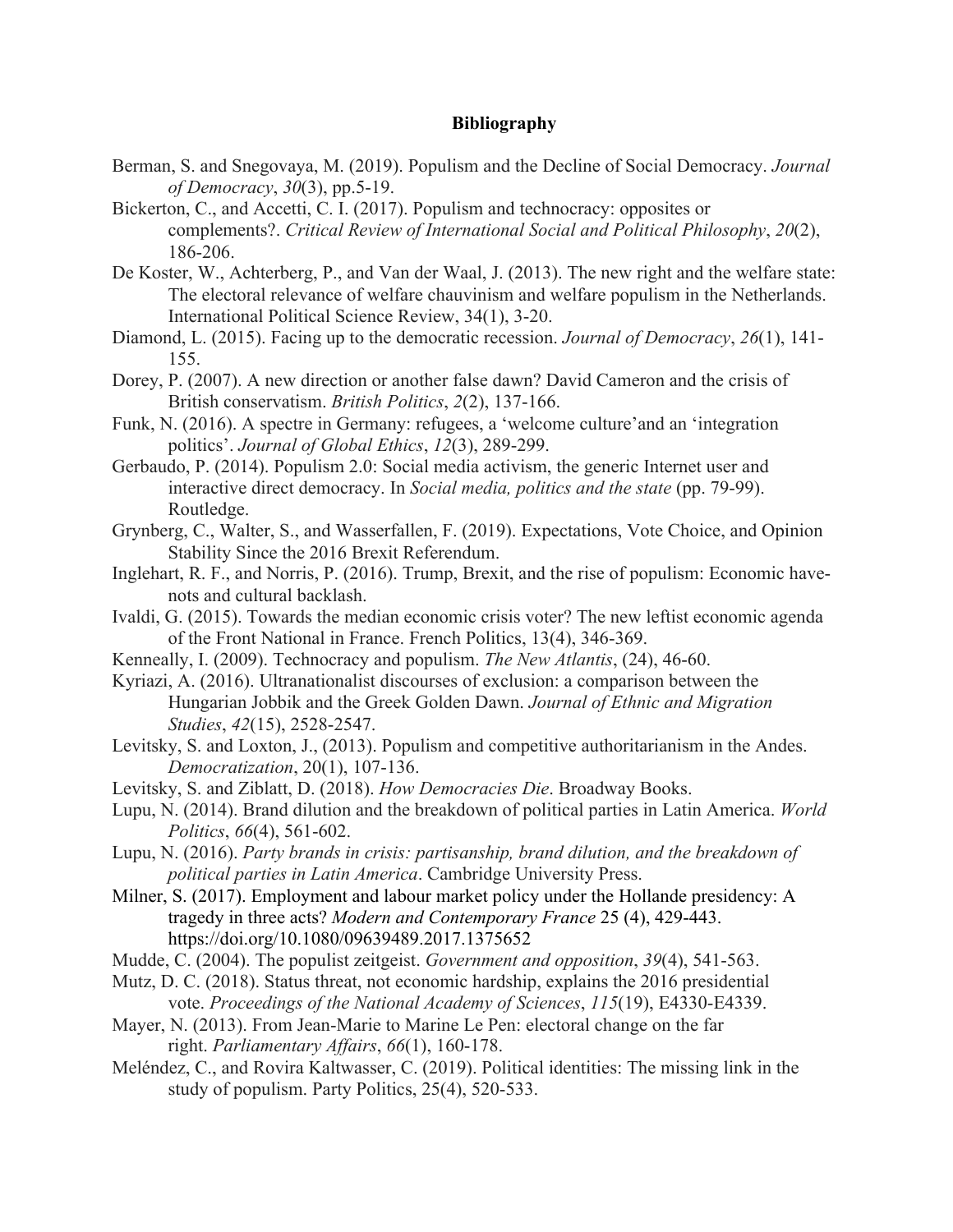- Moffitt, Benjamin (2016). The Global Rise of Populism: Performance, Political Style, and Representation (Palo Alto, CA: Stanford University Press).
- Mounk, Y., & Foa, R. S. (2018). The End of the Democratic Century: Autocracy's Global Ascendance. *Foreign Aff.*, *97*, 29.
- Mudde, C., & Kaltwasser, C. R. (2017). *Populism: A very short introduction*. Oxford University Press.
- Plattner, M.F. (2019). Illiberal Democracy and the Struggle on the Right. *Journal of Democracy* 30(1), 5-19.
- Roberts, K. (forthcoming). Bipolar Disorders: Varieties of Capitalism and Populist Out-Flanking on the Left and Right. *Polity*.

Sankey Diagram. Lord Ashcroft Polls.

- Saad-Filho, A. (2013). Mass protests under 'left neoliberalism': Brazil, June-July 2013. *Critical Sociology*, *39*(5), 657-669.
- Van der Brug, W., and Fennema, M. (2007). Causes of voting for the radical right. *International Journal of Public Opinion Research*, *19*(4), 474-487.
- Weyland, K. (2001). Clarifying a Contested Concept: Populism in the Study of Latin American Politics. *Comparative Politics*, 34(1), 1-22.
- Weyland, K. (2013). Latin America's Authoritarian Drift: The Threat from the Populist Left *Journal of Democracy*, *24*(3), 18-32.
- Zakaria, Fareed (2016). Populism on the March: Why the West Is in Trouble. *Foreign Aff*. 95: 9- 15.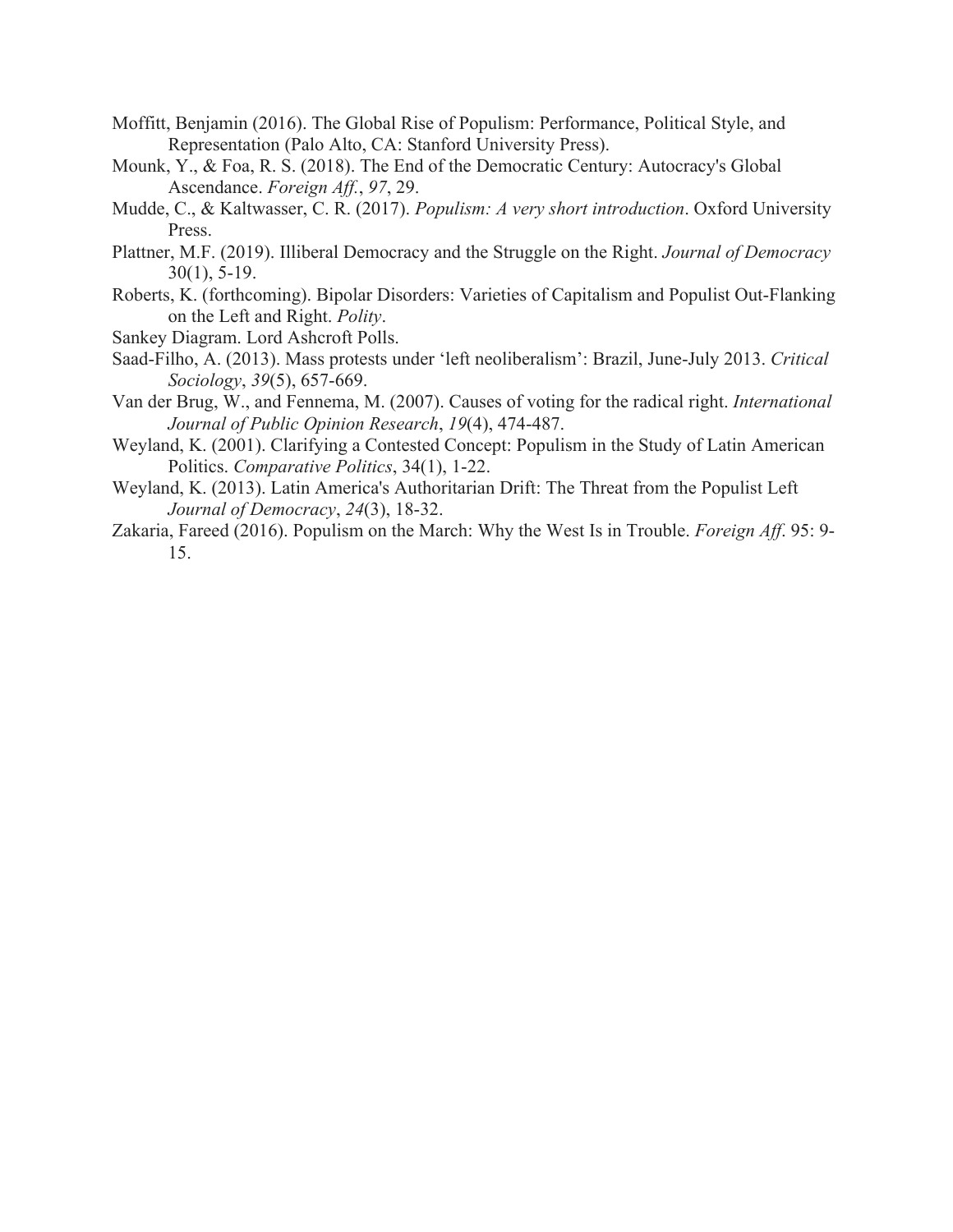# **Appendix**xxxiv